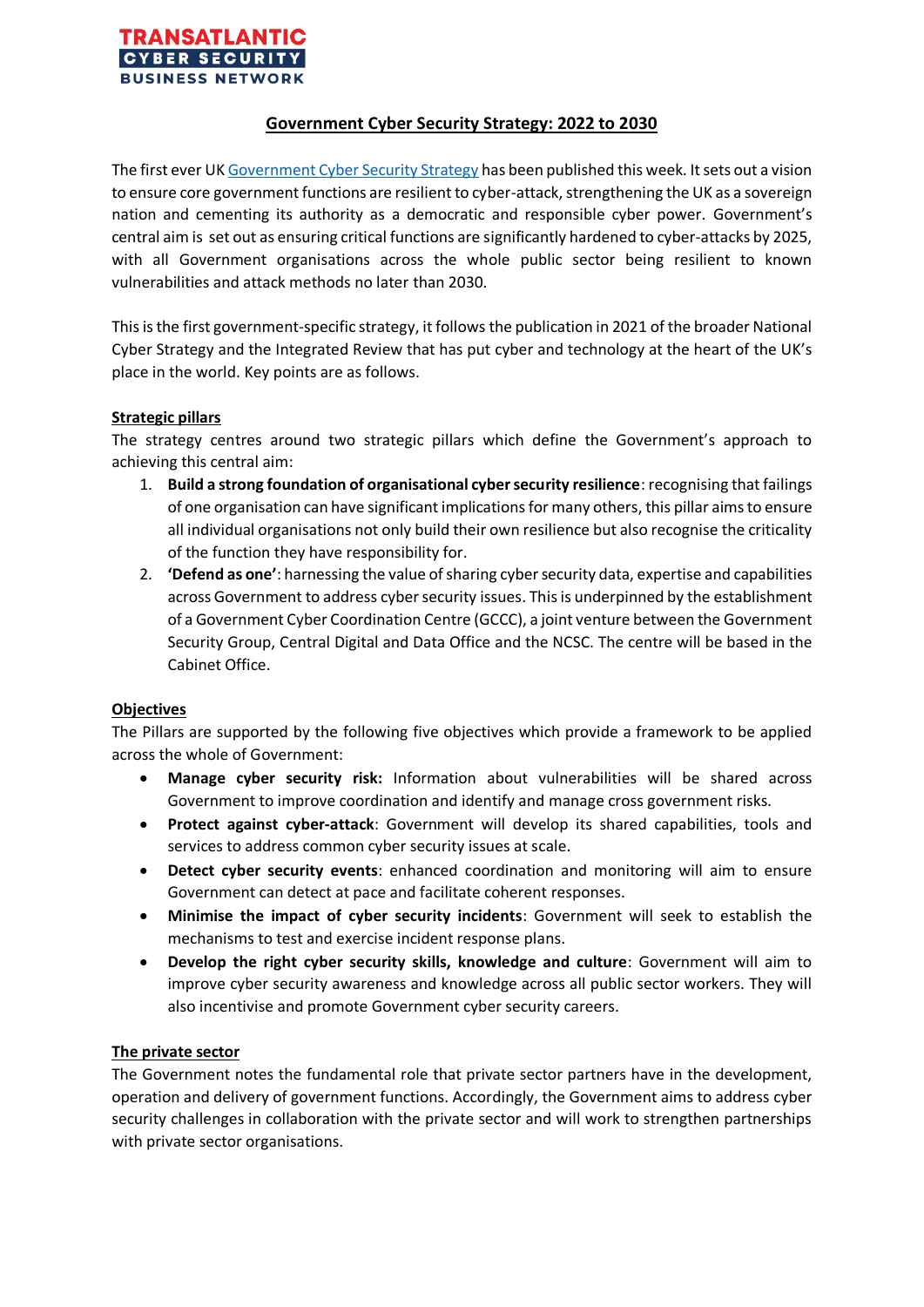# TRANSATLANTIC **BER SECURI BUSINESS NETWORK**

However, the strategy also notes that it cannot compete with the private sector to attract and retain cyber security professionals. It will seek to address this by adopting a single cyber capability pay framework across Government, linked to accreditation. Government believes that directly linking pay to skill level will enable it to better compete with the private sector. A drive towards strengthening a culture of inclusion and improving representation will also be a key focus to attract and retain talent.

# **International partners**

Similarly to the private sector, the strategy recognises that Government relies on partnerships with international allies to strengthen its cyber resilience. This is because, as highlighted in the National Cyber [Strategy,](https://www.gov.uk/government/publications/national-cyber-strategy-2022/national-cyber-security-strategy-2022) the cyber domain transcends international boundaries. Government will therefore continue to work with international allies to share knowledge and expertise and defend against common threats.

#### **Implementing the strategy**

The Government's implementation plan includes a range of initiatives being rolled out over the next eight years. Success will be measured by government organisations meeting the outcomes set out in the appropriate Cyber Assessment Framework (CAF) profile. This assurance framework is comprised of four objectives: managing security risk; protecting against cyber-attack; detecting cyber security events; and minimising the impact of cyber security incidents. Further details are in the annex.

# **2022-25** initiatives include:

Manage cyber security risk

- Investment in vulnerability management, including a vulnerability reporting service for the whole of Government.
- Further embed strategic partnerships with the private sector, academia and international partners

Protect against cyber attack

- Implementation of 'secure by design' framework across Government
- Manage, upgrade or remove legacy technology across the Government estate
- New Government classifications policy published and implemented

Detect cyber security events

- Enhanced mechanisms to share incident and cyber security event information
- Establish common language for organisations to record information about cyber security incidents and 'near misses'

Minimise the impact of cyber incidents

- Routine cyber security exercising of Government critical functions
- Independent review (lessons learnt) process for all serious and or cross Government cyber security incidents and vulnerabilities

Develop the right cyber security skills, knowledge and culture

- Establish the Government Security Learning Academy
- Developed career pathways for Government cyber professions
- Establish multiple entry points into the cyber profession
- Deliver a programme of cyber security culture improvement

# **2025-30** initiatives include:

Manage cyber security risk